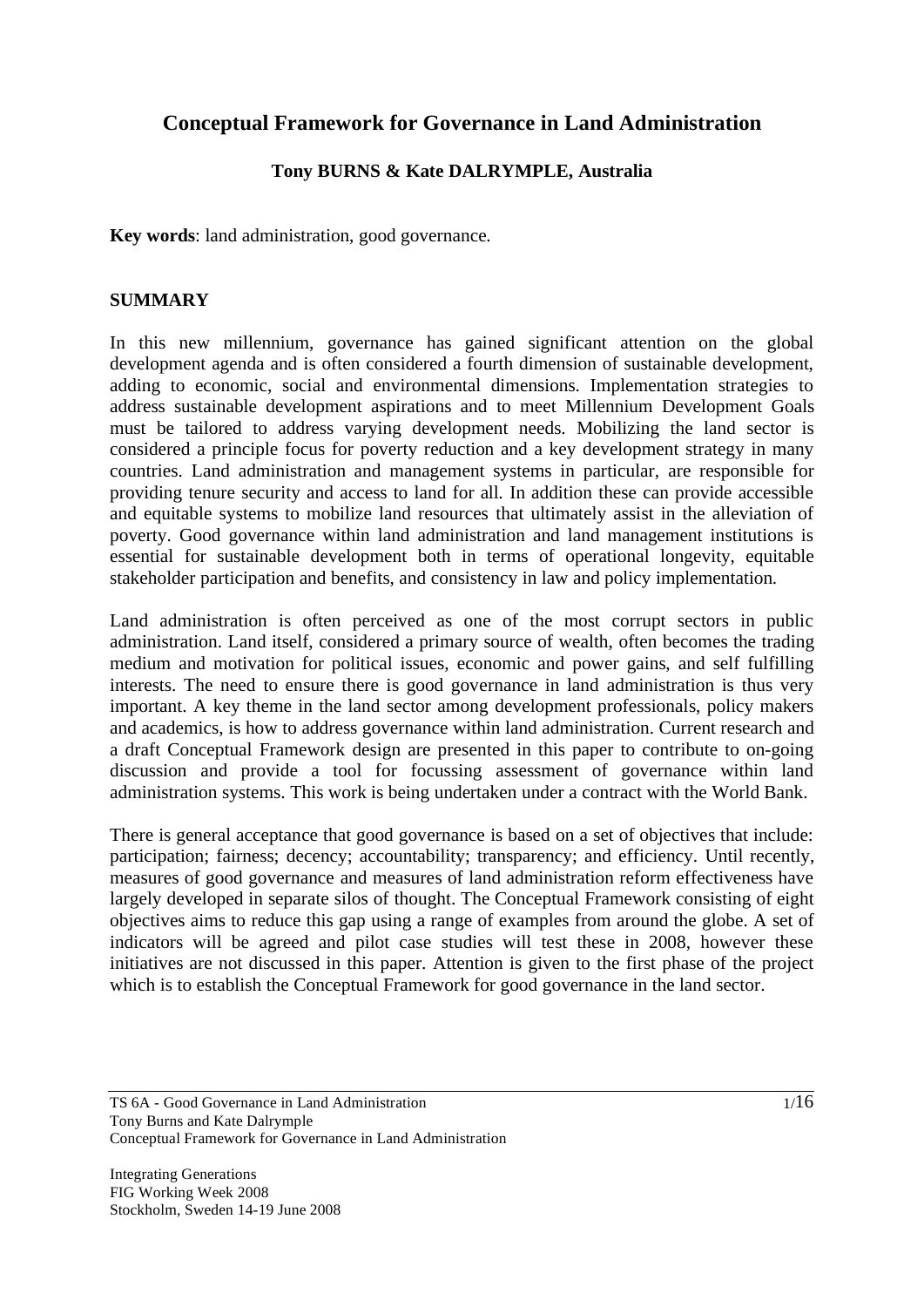# **Conceptual Framework for Governance in Land Administration**

#### **Tony BURNS and Kate DALRYMPLE, Australia**

## **1 INTRODUCTION**

It is almost trite nowadays to say that "land is a fundamental resource". The huge social, cultural and economic implications arising from land rights-based issues, many stemming from poor governance, are leading international news stories. Whether one is in a developed or developing nation, land or property is often ones' most important source of wealth and security. The concept of land as collateral to mobilizing capital is increasingly being embedded in developing nations. In addition to private wealth, the state economy, particularly at the local level, uses land fees and taxes as a significant source of government revenue. In terms of tenure security, formal recognition of rights can be vital for ensuring indigenous and other vulnerable groups have access to land. It can however initiate tensions of uncertainty between statutory and traditional groups or customs. Often the intense and conflicting demands on land resources are not well balanced. Land continues to be the basis of frequent social upheaval. Therefore much effort has been devoted to developing systems to administer land rights their use and value.

In most developing countries secure property rights are undermined by weak governance practices. Overlapping laws and regulations, weak institutions, limited accountability, and incomplete property registration systems create a fertile environment that lacks transparency. This environment gives rise to petty corruption as well as grand misuse and/or misappropriation of public resources. Petty corruption starts with low level government officials working in registration and taxation agencies seeking informal payments. This increases the cost of doing business and undermines the business environment. There are higher stakes where public resources are concerned, as weak governance in land administration enables political elites and senior government officials to illegally grab state properties, seeking large bribes in return of leasing or transferring state properties to investors. Often these acts also involve by-passing of development controls which can seriously affect vulnerable groups whom are unable to defend themselves or are unable to demand appropriate compensation. Weak governance will affect the poor in particular and may leave them marginalized and outside the law. Good governance in land administration is central to achieving good governance in society.

*'Senior politicians and public servants in cities all over the world manipulate or ignore the law and administration relating to land allocation and development so as to line their own pockets and those of their families, friends and political allies' (McAuslan 2002:27).*

Factors associated with governing land administration are numerous and complex. Untangling these factors, finding a balance towards cooperation between private, state and other interest groups and applying contextually appropriate concepts of good governance in land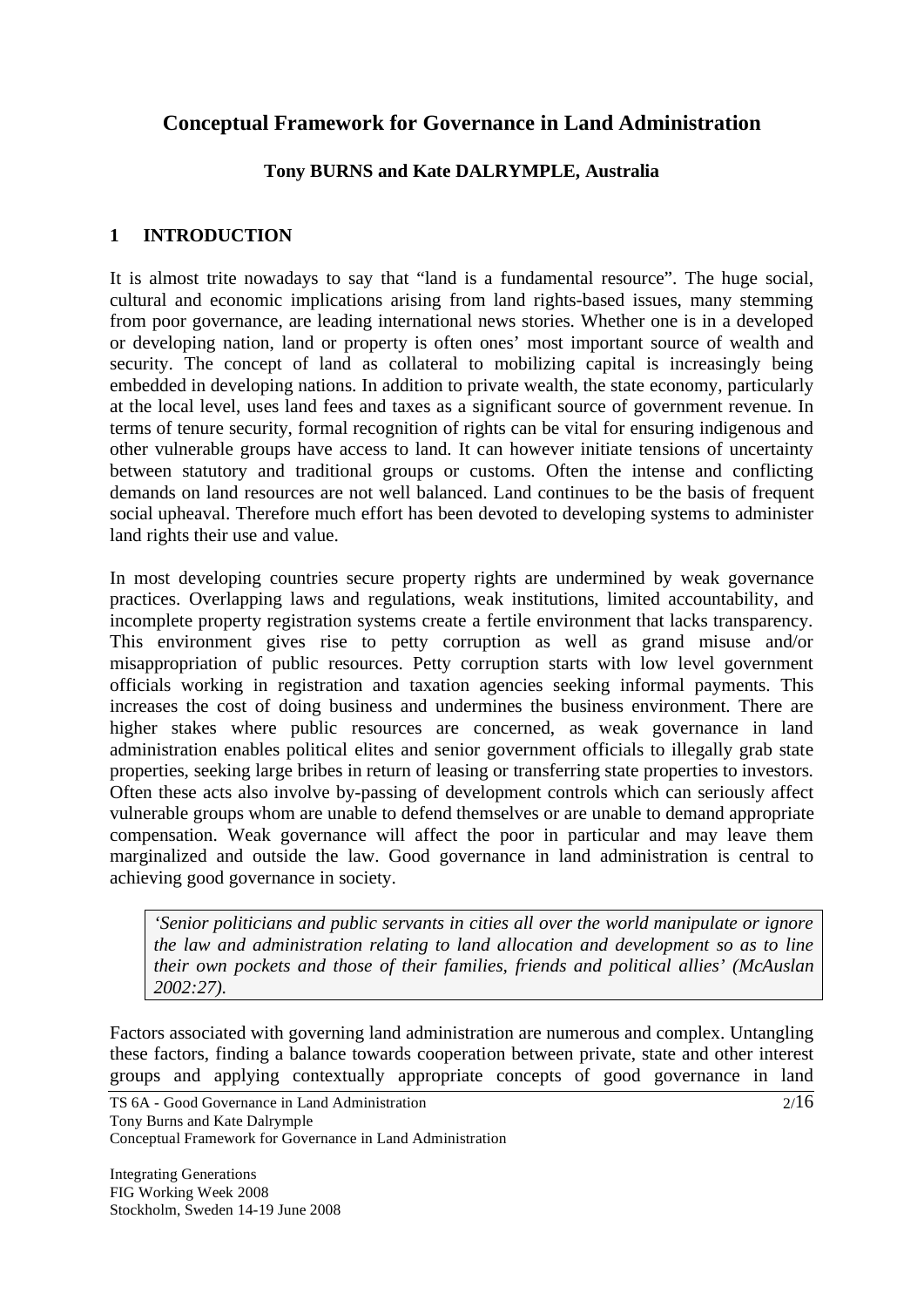administration is being attempted in a current World Bank study. The scope of the study is much broader and more comprehensive than what can be delivered in this paper. The process in developing the Conceptual Framework may be considered as important as the end result. The process involves developing a draft Conceptual Framework and indicators to measure governance in land administration; testing this draft framework and the indicators in five country case studies; analysing the results; and finally presenting recommendations of a Framework that will be useful for assessing governance in nations around the globe.

Developing the Conceptual Framework is an ongoing process. Initially it is shaped by desk studies of conceptual and empirical material to provide an overall project approach and deliver a comprehensive explanation of each objective that describes governance in land administration. It will be developed through open discussions, case study pilots in a sample of diverse countries and analysis of the field results. In this paper, we are able to present the key concepts of the study and approach, and an initial set of guiding objectives to consider in the assessment of good governance in land administration.

## **2 KEY CONCEPTS**

Firstly we must mention the familiar concept of land administration. The essence of land administration typically involves processes that: manage public land, record and register private interests in land, assess land value, determine property tax obligations, define land use and management governance systems, and support the development application and approval process for land use. Land administration systems should perpetuate policies of tenure security and access for all. Land management on the other hand is associated with the activities on the land and natural resources, including such activities as land allocation, use planning and resource management, however it does consider some inherent aspects of land management within land administration. This study concentrates largely on governance in land administration. Land administration systems provide a set of tools that support land management. These tools typically operate within a country specific framework established by land policy and the legal, social and environmental background of a particular jurisdiction (Burns 2007).

During the last decade, a common understanding and practice of land administration has evolved. Recognising it is not a blue print; it is not a 'one size fits all' model; and, while there may be 'best practices' associated with the different system tools, these are not necessary appropriate or achievable for every country. Using land administration principles as a platform, how does one then adopt principles of 'governance' to shape a Conceptual Framework, particularly one that will be used as the scope to measure performance? An appreciation of the separate silo of governance principles is required and then combining these using an understanding of existing operational encounters and functional arrangements.

The introduction of governance principles attempts to capture a more holistic approach to measuring land administration than purely quantitative measures of effectiveness. Momentum for incorporating governance in the development agenda has been building over the past decade highlighting the importance of governments and corporate institutions to commit to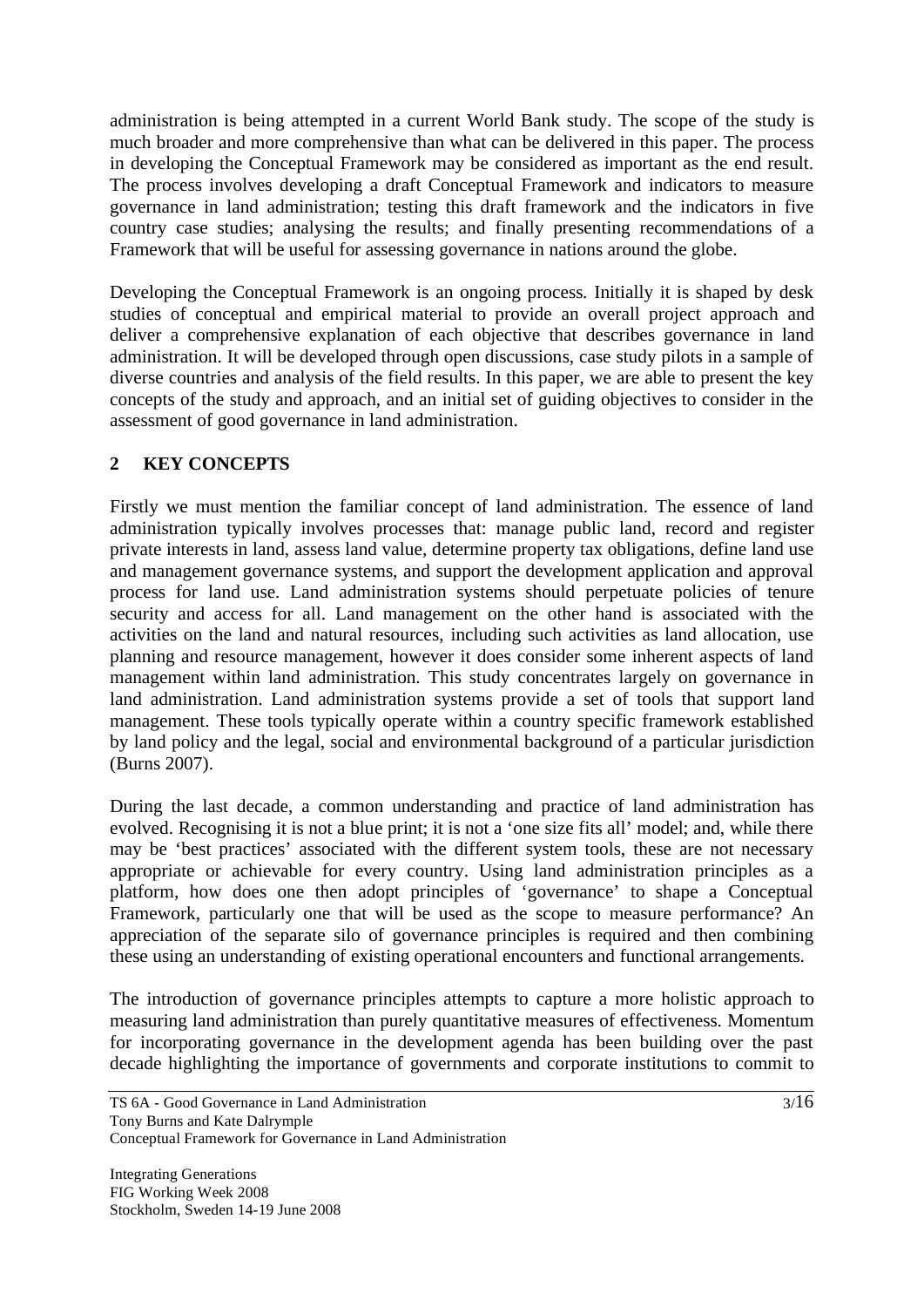sustainable development. Governance in the development arena is a key pillar for programs seeking to promote economic and social development. Good governance is recognized as a platform for achieving development potential, implementing effective and efficient systems and ensuring good management through all levels of society. The World Bank Institute defines governance as:

*…"the set of traditions and institutions by which authority in a country is exercised. This includes (1) the process by which governments are selected, monitored and replaced, (2) the capacity of the government to effectively formulate and implement sound policies, and (3) the respect of citizens and the state for the institutions that govern economic and social interactions among them."* 

Other organizations have developed their own governance definitions, some more widely applicable, "*the process of decision-making and the process by which decisions are implemented (or not implemented)*." (UNESCAP)

It is even more difficult to define 'good governance'. Therefore it is generally accepted that good governance is based on a set of principles that include: participation; fairness; decency; accountability; transparency; and efficiency. Often references are also made to responsiveness, consensus orientated, equitability, inclusiveness (UNESCAP) and subsidiarity. There is an increased agenda on embedding 'good governance' into programs, projects and the functioning of institutions, some attempts have been made to integrate these principles within land administration reform strategies.

The most definitive efforts to apply the principles are reflected in FAO's recent Land Tenure Series Publication, "Good governance in land tenure and administration" (2007). Prior to this UNHabitat launched the Global Campaign on Urban Governance in 1999 to support the implementation of the Habitat Agenda goal of "sustainable human settlements development in an urbanizing world." A key outcome of this campaign was the Urban Governance Index (UNHabitat 2004). Governance is an integral feature of improving strategies to meet Millennium Development Goals. As a result the Oslo Governance Centre was established as part of the UNDP's global policy network for democratic governance under the Bureau for Development Policy, and other organizations are following suit. Other projects and activities of organizations such as IFAD, IFPRI, ILC, and FIG are contributing to the dialogue for innovations on improving governance in land administration.

Donor governments and agencies also have a high stake in developing analysis tools for governance in their aid programs where land sector components are often substantial. An example of this is the Millennium Challenge Account attempts to pre-qualify countries to determine their eligibility for development assistance using five key principles of good governance. These good governance principles are: free and fair elections; independent judiciary and the rule of law; freedom of speech and press; absence of corruption; and government investment in basic social services*.* In a summary paper by Dobriansky (2003), it is stated that "[t]hese principles constitute the foundations of modern democracy and create the underpinning to establish capital markets and spur foreign and domestic investment."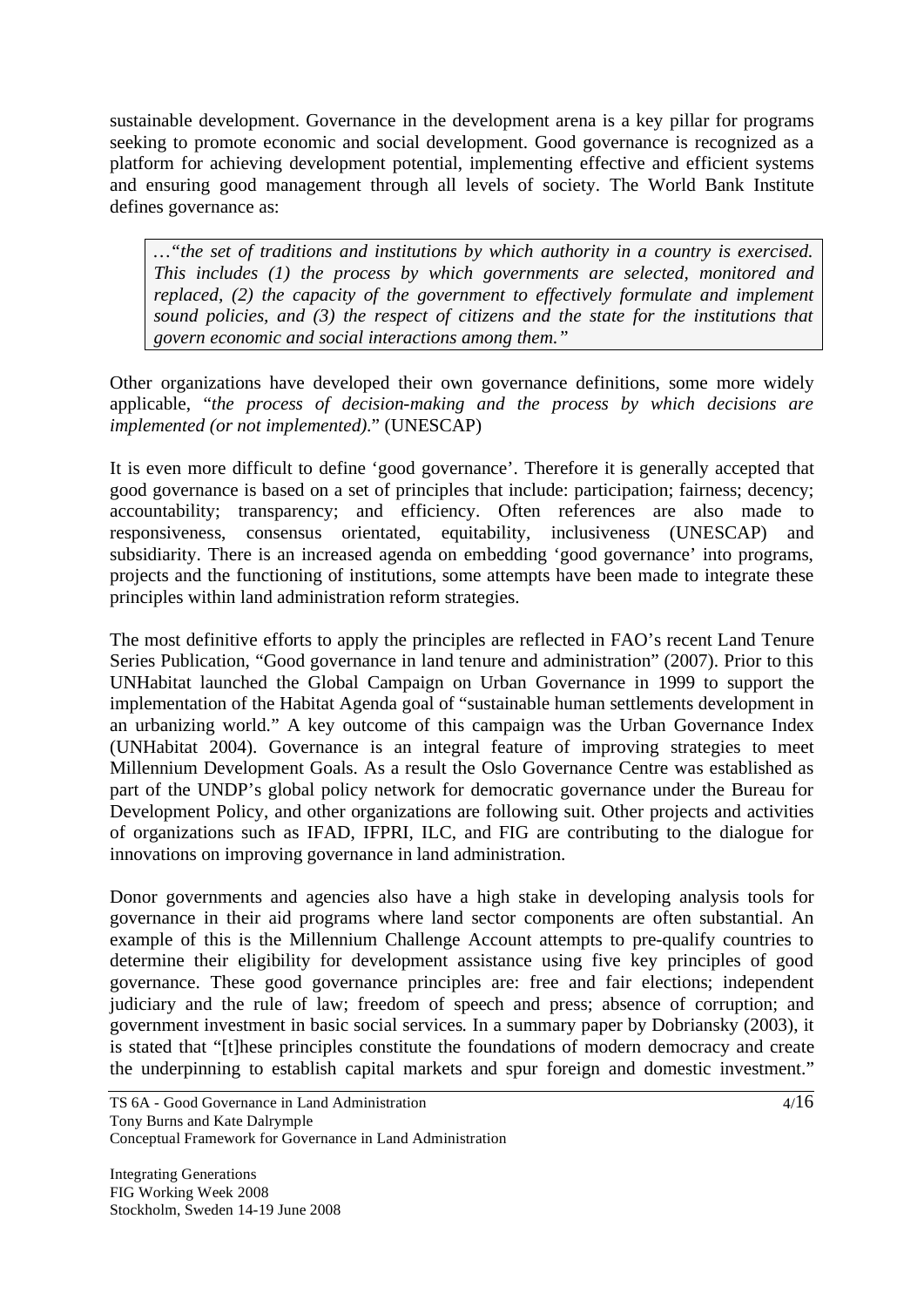(Dobriansky 2003). While this may be considered a narrow interpretation of the aims of 'development', it does echo the development agenda of numerous governments.

Land governance from the traditional sense can be loosely defined as the range of political, organizational and administrative processes through which communities articulate their interests, their input is absorbed, decisions are made and implemented, and decision makers are held accountable in the administration, development and management of land rights and resources and the delivery of land services. Governance involves an analysis of both formal and informal actors involved in decision-making, the implementation of decisions made and the formal and informal structures that have been set in place to arrive at and implement the decision.

## **3 APPROACH TO GOVERNANCE IN LAND ADMINISTRATION**

Development practitioners of all persuasions recognize the importance of governance and the rule of law as an essential precondition for economic and social development. In many contexts, land is identified as one of the most corrupt sectors together with the judiciary and the police. Still, given the complexity of land issues virtually everywhere and the fact that institutional arrangements are highly country specific, no systematic guidance is available to diagnose and benchmark land governance and to contribute to improving it over time.

The approach used in this study for attempting to achieve this systematic guidance is summarized in

Figure 1. The information gathered in responding to the key policy issues and determining the indicators for each of the country case studies will be used to develop a strategy for good governance in land administration for that country. These strategies will be based on the global governance framework but will be country specific. Therefore in designing the Conceptual Framework it is important to consider how a country-based application of the Framework can contribute to informing decision makers on how to improve governance in land administration for that jurisdiction. This is taken at the country strategy level, by summarizing the key issues and analysing the indicators.

Development and governance assumptions can be contextualized greatly by studying the political economy and addressing the externalities impacting on various situations. The Conceptual Framework approach can be seen as a two pronged approach. One area concentrates on an assessment of the political economy, primarily looking at factors affecting the historical and current land administration arrangements and policies, land market activities, and other social and economic drivers of development of the country. For example is the land administration system being affected by the implementation of a government policy on decentralization? The second approach is based on empirical data guided by more qualitative studies that will result in producing an indicator for comparative assessment, preferably indicators that can be replicated for comparison over time and possibly locations, whether these are inter or intra-regional.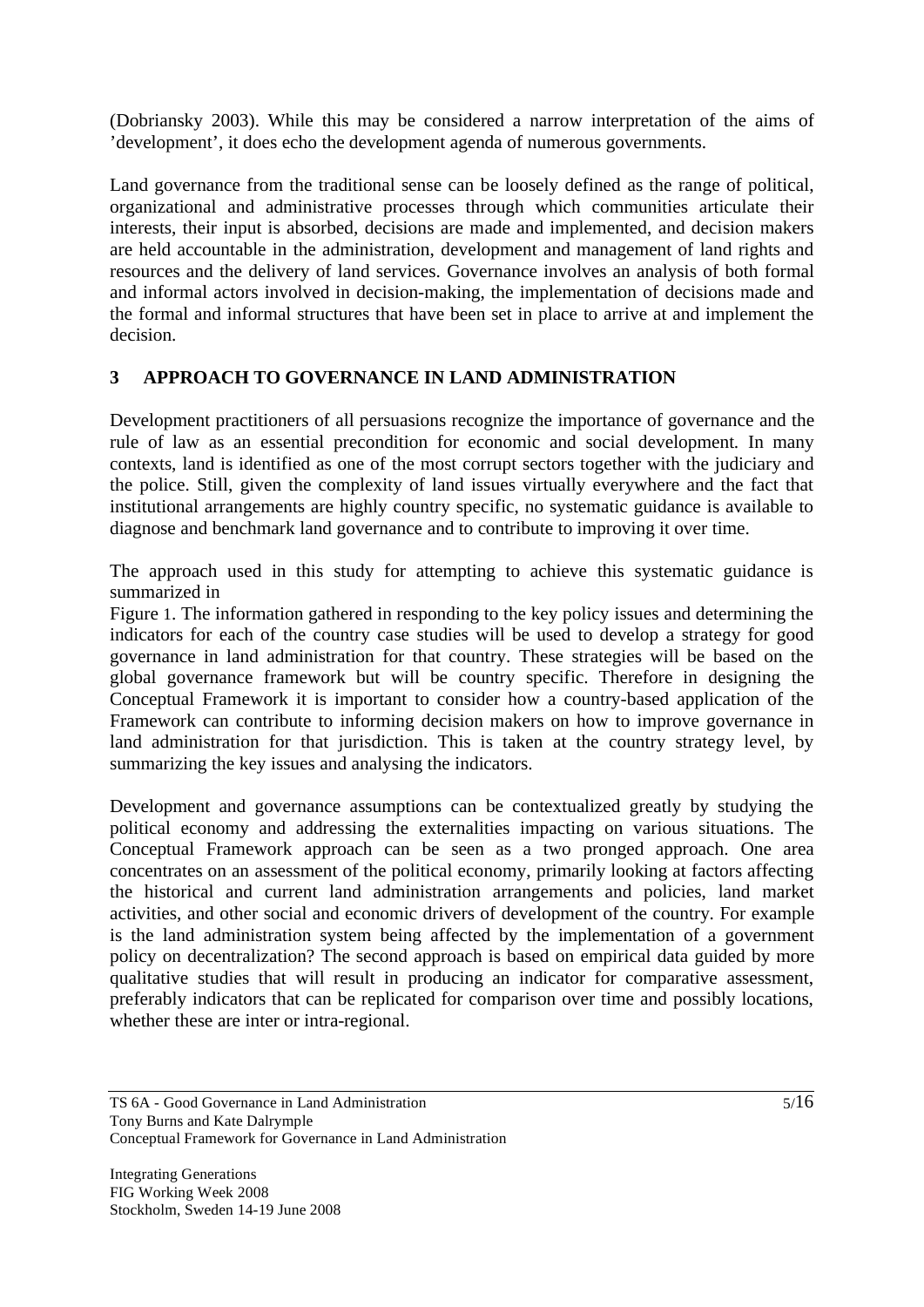Integrating studies of the policy context and an analysis of other indicators is necessary to evaluate underlying causes or rationales for a specific indicator. For example, a low indicator for the number of registered transactions as a percentage of registered properties could be due to a number of factors including: poorly developed land markets; low land market activity; little participation in the formal system (which could in turn be due to high transaction costs and/or an inefficient land administration system); low community awareness etc.



**Figure 1** - Approach to Improving Governance in Land Administration

In developing the objectives and conceptualizing these within country contexts it became very apparent that while end goals are necessary, it is also necessary to acknowledge that stages of "good enough governance" (Grindle 2007) can also be useful for improving performance within the given development constraints. Governance in land administration certainly does not occur in isolation to other levels of development and a range of social, political and economic constructs. The main objectives and development of the indicators should not be considered solely in terms of land administration 'best practice', but what is achievable within the country context and what alternatives are there that may be more applicable. The framework should be approached as an assessment tool that is considered along a continuum of various stages of achieving good governance throughout land administration. Therefore, pragmatic and tangible reform strategies in the context of the stage of development of a particular country can be derived.

## **4 LAND ADMINISTRATION GOVERNANCE OBJECTIVES**

As shown in Figure 1, the focus at this stage of the project is developing a set of statements that set out a coherent framework of objectives for good governance in land administration. Indicators will develop as a result of an accepted set of objectives that can be consistently investigated at the grassroots level. The following statements for eight objectives for good governance in land administration have been developed. The objectives are based on experience with projects in the land sector and have been refined during the study in discussions with a broad cross-section of stakeholders and participants in the land sector. The objectives of good governance were also developed from an understanding of the implications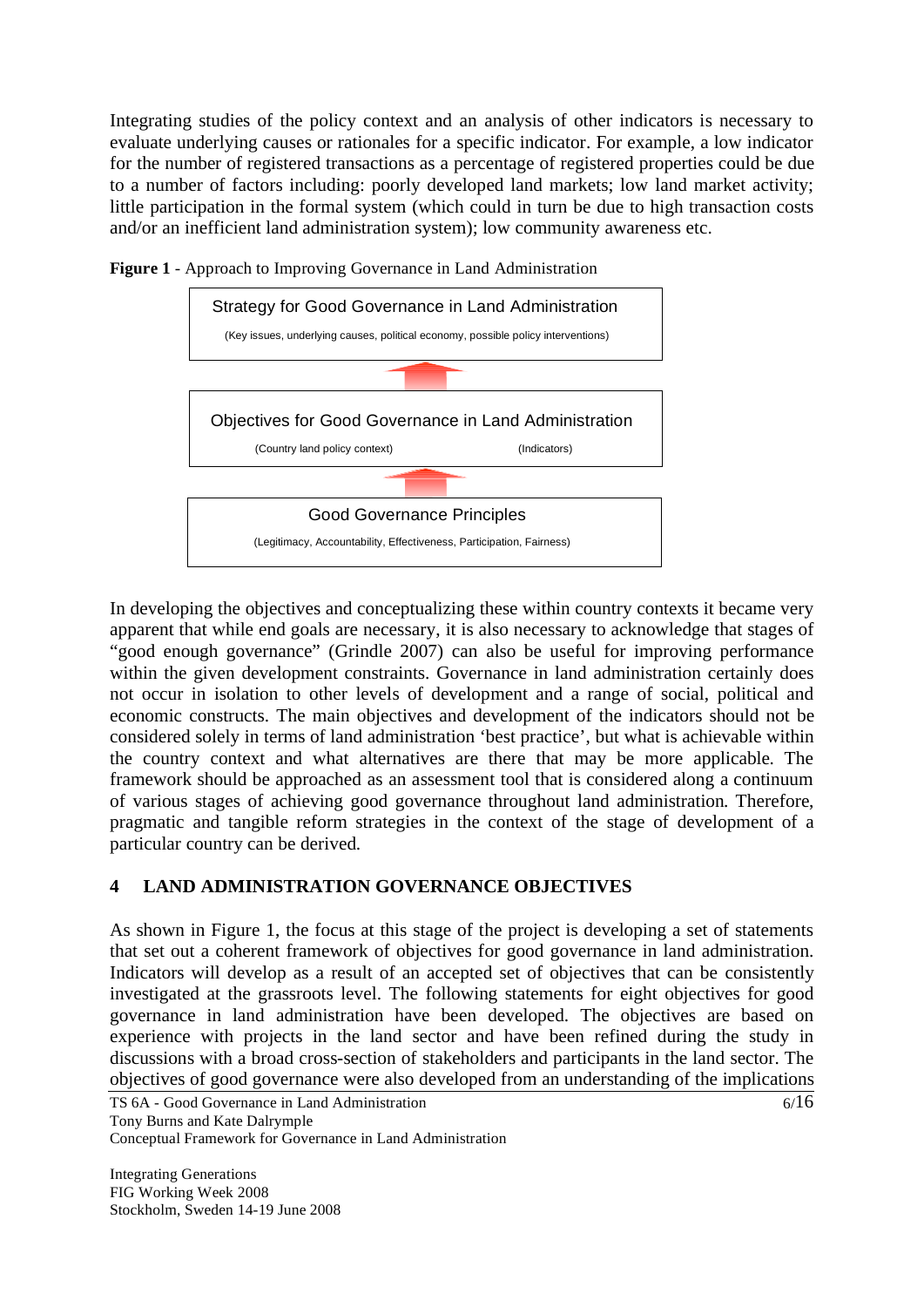of ineffective, inequitable and poorly functioning land administration systems. Weak governance in land administration is a key contributor to issues of: informal modes of service delivery, corruption, illiquidity of assets, limited land markets, tenure insecurity, inaccurate and unreliable records, informal settlements, unrealized investment potential in property, land speculation and encroachment, idle and unproductive use of land, inequitable land distribution, social unrest, and inadequate provisions of infrastructure. While this list of issues is extensive, it is not exhaustive. There are numerous more direct and indirect negative impacts as a result of poor governance in land administration.

Considering these issues and nature of land administration, good governance in land administration occurs where:

- 1. Land policy is in line with principles of fairness and equity
- 2. A variety of accepted and socially legitimate rights are legally recognized and can be recorded
- 3. Land management and associated instruments (land use planning, etc.) are justified by externalities and undertaken in an efficient, transparent manner
- 4. Land administration institutions have clear mandates and operate transparently, costeffectively and sustainably
- 5. Information provided by the land administration system is reliable, sufficient, and accessible at reasonable cost
- 6. Management, acquisition and disposal of public land follows clear procedures and is applied transparently
- 7. Property valuation serves public and market needs and property taxation is clear and efficient in support of policy
- 8. Judicial and non-judicial institutions are accessible with clear mandates and resolve disputes fairly and expeditiously.

## **Objective 1 – Land Policy in line with Principles of Fairness and Equity**

Land policy is the foundation on which the systems in a country for land management, land administration and land development are built. Policy endorsed by a high authority should be based on principles of good governance focusing on efficiency, equity and accountability.

The implications of weak governance from deficiencies in policy include tenure insecurity, encroachment and exclusion on access to land, informal modes of service delivery, limited land markets, increased administrative corruption and state capture, and increased land disputes. Functional ambiguity among institutions often equates to agencies acting unilaterally and out of touch with community expectations and desires.

Land policy typically has to recognize that there is a variety of land tenure regimes in a country. In practice, a continuum of tenure rights can be observed, especially in the context of developing countries where different sources of law and different tenure regimes may coexist. There is thus a diversity of tenure situations, ranging from the most informal types of possession and use to full ownership.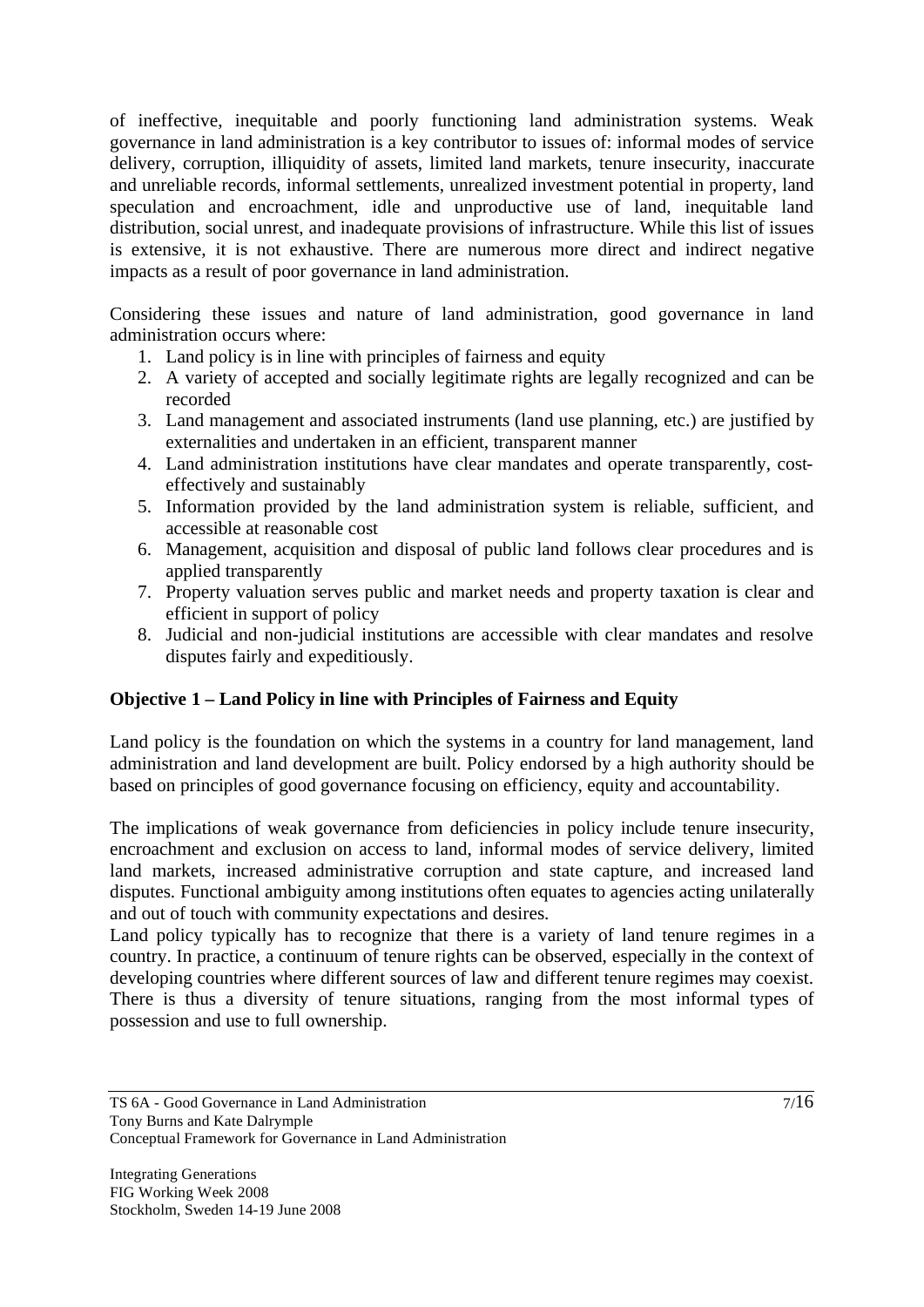In most countries land is administered in a number of separate systems or 'silos'. These silos include the important silo that registers private rights in land. Other silos that might exist in a country include those that administer: public land, land reserved as forest land, land reserved for protected areas, land held under customary tenure, land used for agriculture and land used for mining. Much of the uncertainty in rights in countries with administrative 'silos' is due to uncertainty regarding the extent of the jurisdiction for each silo and overlapping silo jurisdictions.

A key strategy to address the problems arising from administrative silos, particularly in an environment of limited rule of law, is the adoption of a holistic approach to land administration through policy formulation and/or legislative reform. National land policies and comprehensive legislative frameworks have been developed in many countries, particularly in Africa where about 15 countries have formulated new land policy and enacted in the past two decades new legislation which recognizes existing and future private property rights. This has involved significant effort and consultation. However this effort has often resulted in little change in the formal recognition of rights. In Africa a large part of the problem has been difficulty in funding and implementing the new laws.

An alternative approach to the holistic approach to policy formulation and legislative reform is developing policy and legislation in a piecemeal approach. This is the traditional approach to policy development in developed and developing countries. This approach involves the development of a policy and legal framework to register or record a set of specific rights in a defined locality and is typically implemented by developing procedures and building stakeholder support through a series of pilot studies.

#### **Objective 2 – Property Rights have Legal Recognition**

This objective is concerned with the legal recognition of property rights, the consonance between the rights recognized by the legal statutory framework and the rights on the ground that have acceptance and legitimacy in the community and the enforceability of the legally recognized rights. The legal recognition of rights is very much related to power structures in the community.

Informal settlements, informal building and construction and tenure insecurity are key implications of weak governance in this area. Weak governance in the legal framework for land opens gaps for speculation, unproductive use of land, and a lack of clarity in rights leading to social unrest and land disputes. The economic, social and environmental implications can have a widespread impact on government and the community.

There are many projects that have successfully implemented programs to systematically register rights. These projects cover a wide number of countries, including Thailand, Lao PDR, Indonesia, Honduras, Peru, Armenia, and Kyrgyz Republic. The systematic process, which is typically undertaken as an open process for the whole village or community, is usually more transparent than the traditional sporadic approach. The systematic approach provides the metrics for a production process with checks and balances. A systematic process is also most cost-effective, particularly where geodetic control or base mapping is required.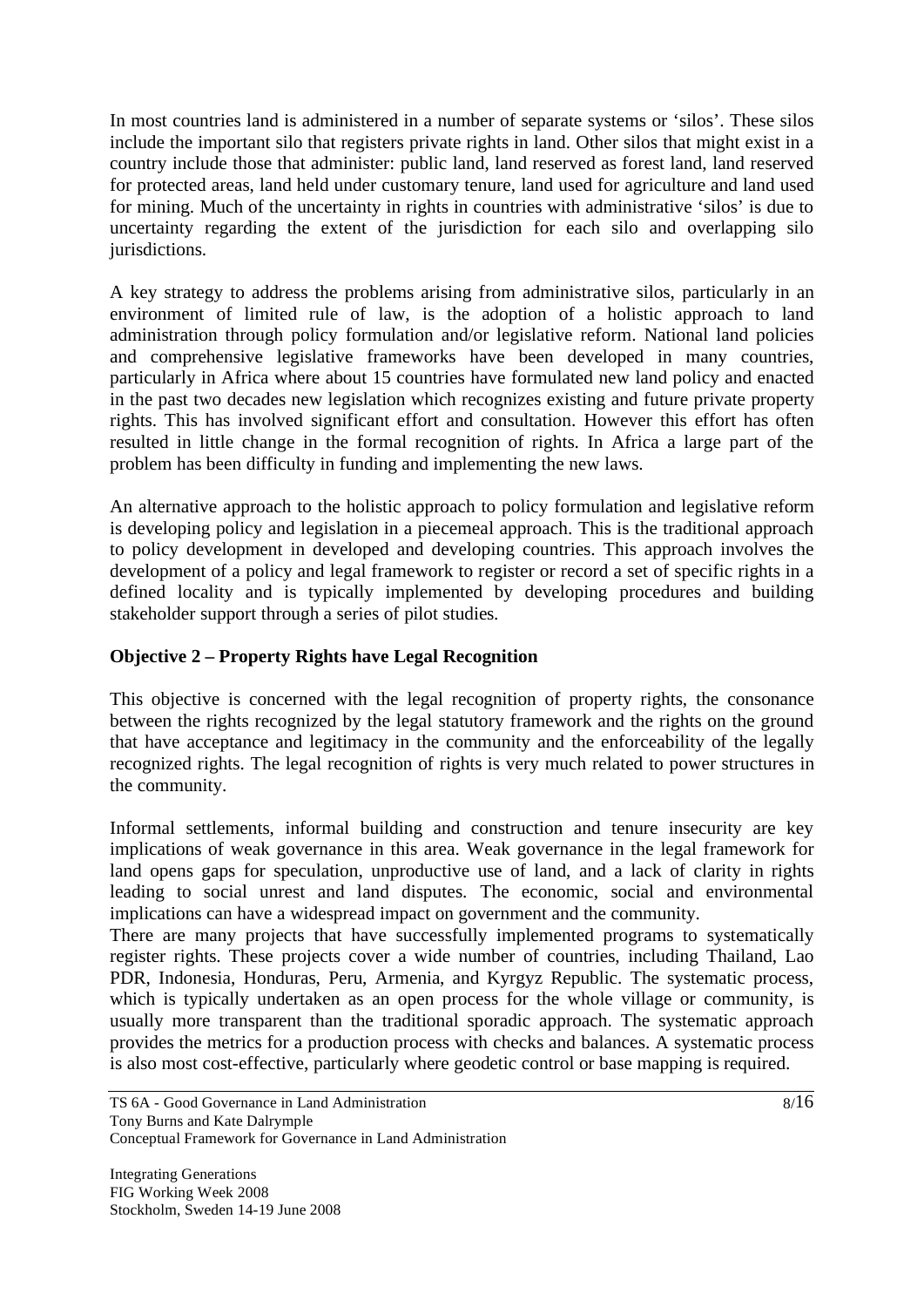A key requirement for an efficient systematic process is the fact that the teams in the field have clear rules to establish rights. Many of these rules are based on the recognition of longterm occupation rather than the provision of documentary evidence. Pilot activity is an important strategy to build capacity by developing and field testing efficient procedures, and building stakeholder support. A key lesson from several projects is that municipal and administrative boundaries and easements should be defined as part of the systematic registration process. In many countries changes in other requirements such as planning norms and standards are necessary before formalization can be undertaken.

Although there has been success in systematic registration in many countries, fewer countries have been able to keep property in the formal system and encourage a 'registration culture.' In many countries there is often a long list of unclear prerequisites for the registration of rights and frequently there is a great deal of official discretion in how these prerequisites are interpreted and implemented. One strategy that has been implemented to address this problem is the establishment of one-stop-shops (OSSs), where an OSS is a single point of contact that manages the processes required to obtain the necessary approvals.

An alternative approach to formalization or systematic registration is to focus on tenure security rather than regularization. This particularly applies in the case of informal settlements in urban and peri-urban areas, but also to areas under customary and common property regimes. An approach based on tenure security might combine: (i) the provision of both personal rights (such as temporary or permanent permits to occupy, short term leases) and real rights (freehold, surface rights, long-term leaseholds); (ii) the provision of individual rights and of collective rights; (iii) the provision of transferable and of non-transferable rights.

Community understanding of the land rights that are recognized by law and the associated processes to give effect to the legal recognition is essential. The laws need to be consistent with local customs. Gaining an understanding of community practices and concerns is an important first step, particularly in countries where the formal system is neither efficient nor well regarded. Best practice in community awareness includes a comprehensive web page, a customer relations manual that is available to all staff, media training for senior officials, a range of promotional material including posters, brochures and media campaigns on national and local television and newspapers. In less developed countries efforts have focused on village meetings and village plays.

Policy needs to be developed for parcel boundaries and the status of survey records in reestablishing boundaries. One of the dangers of increasing accuracy and decreasing cost of surveying and mapping technology is the specification of a standard just because it is technically possible rather than because it is needed. Experience in many countries suggests that survey accuracy is not a major concern. No project in the developing world has been able to implement and sustain high-accuracy surveys over extensive areas of their jurisdiction. Those countries that have been successful in registering significant numbers of titles have tended to concentrate on relatively simple, low cost survey methods and produced graphical standard cadastral index maps.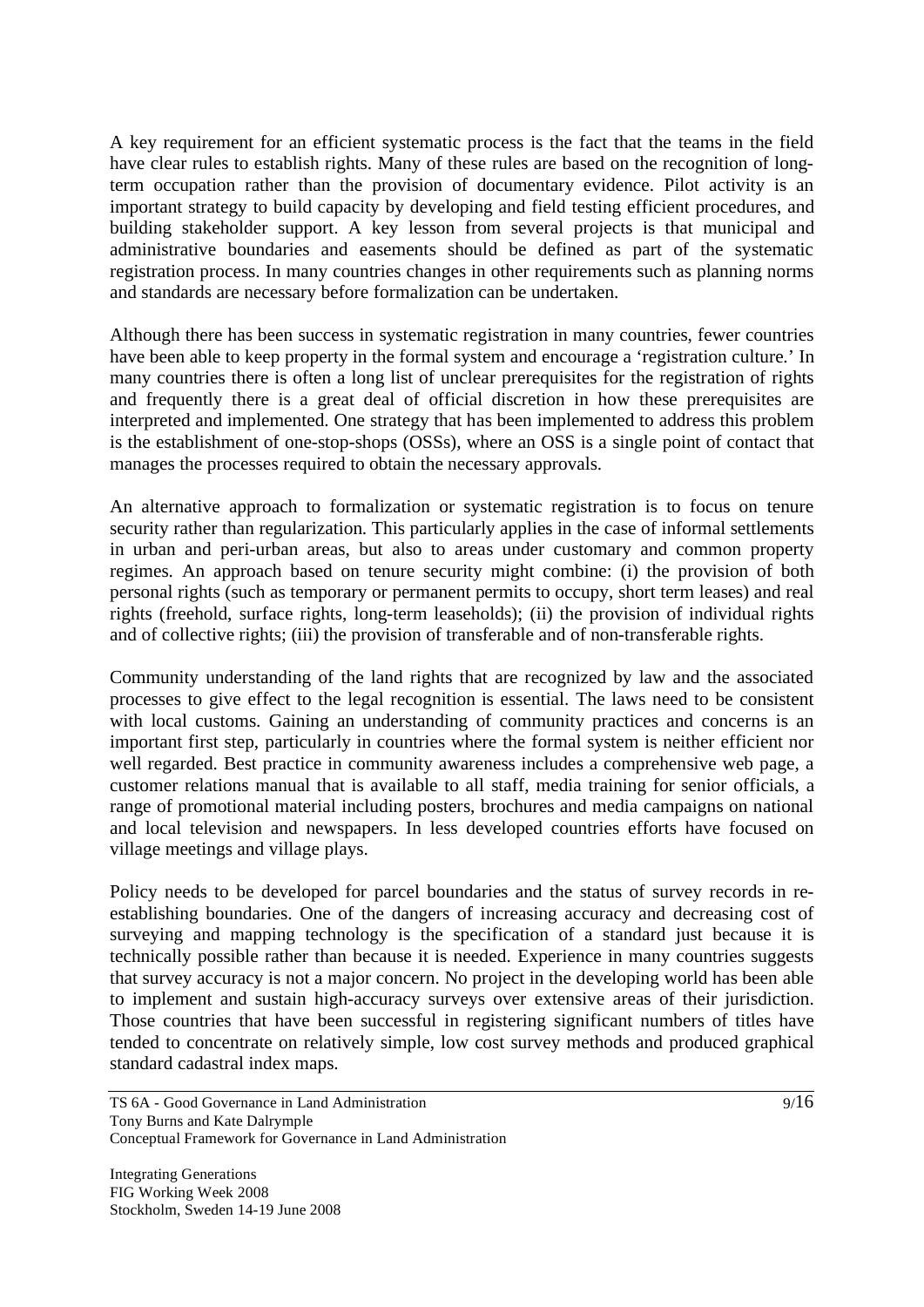#### **Objective 3 – Land Management is Efficient and Participatory**

Land management and other instruments, including land use planning and zoning instruments, are justified by externalities and are implemented efficiently and transparently. The land management and administration systems become the foundation for the hierarchy of other instruments which support a wide range of natural resource use rights for activities associated with land, air and water. These include land use zoning, site development, allocation and use of air space, the allocation and use of water resources, and the use and exploitation of fish, forest, mineral and other natural resources. Each level of rights in the hierarchy is accompanied by more a specialised land management governance system because they represent value adding in different markets and economic systems.

Land management is regulated by imposed land use planning and associated development restrictions. Effective land use planning must be in line with community needs and undertaken in a participatory way. The consequence of poor land use planning is informality as people will find informal means to cope with their needs, particularly when planning designs inadequately predict or supply the necessary infrastructure. Issues affecting land use arrangements, which often directly affect people's livelihoods, can result in high levels of social unrest. There are also often problems enforcing master plans as they are either developed without due consideration of implementation arrangements and capacity or developed in a non-participatory approach that meets strong community resistance. Similarly, zoning restrictions should be justified by external effects, and determined in a transparent and participatory way. Regulations and restrictions should be made in line with the capacity to enforce them.

Other forms of formally recognized rights, such as airspace rights for apartments have become important instruments for property development in cities, especially where the supply of approved, serviced land sites is typically a constraint. However, in many developed countries and the former socialist republics, the selling off of rights to apartments without proper governance arrangements has given rise to significant building maintenance and redevelopment problems associated with old and unsafe apartment blocks.

Some countries have moved to register water right allocations and to establish a water trading market to enable water rights attached to land to be traded, often in a manner that is independent of the land itself. Water rights are now becoming a major issue in China, India and other South East Asian countries, with several river systems no longer flowing and water demand dangerously depleting minimal environmental flows. Development of controls on many of these rights will be extremely difficult generally given the lack of or poor state of formal land records management systems and particularly in regard to planning schemes and the provision of public assets under these schemes.

In all developed and developing countries there has been a gradual evolution in the systems to recognise rights for the exploitation of natural resources. This evolution has occurred in parallel with the development of systems to recognize private rights in land and in the wider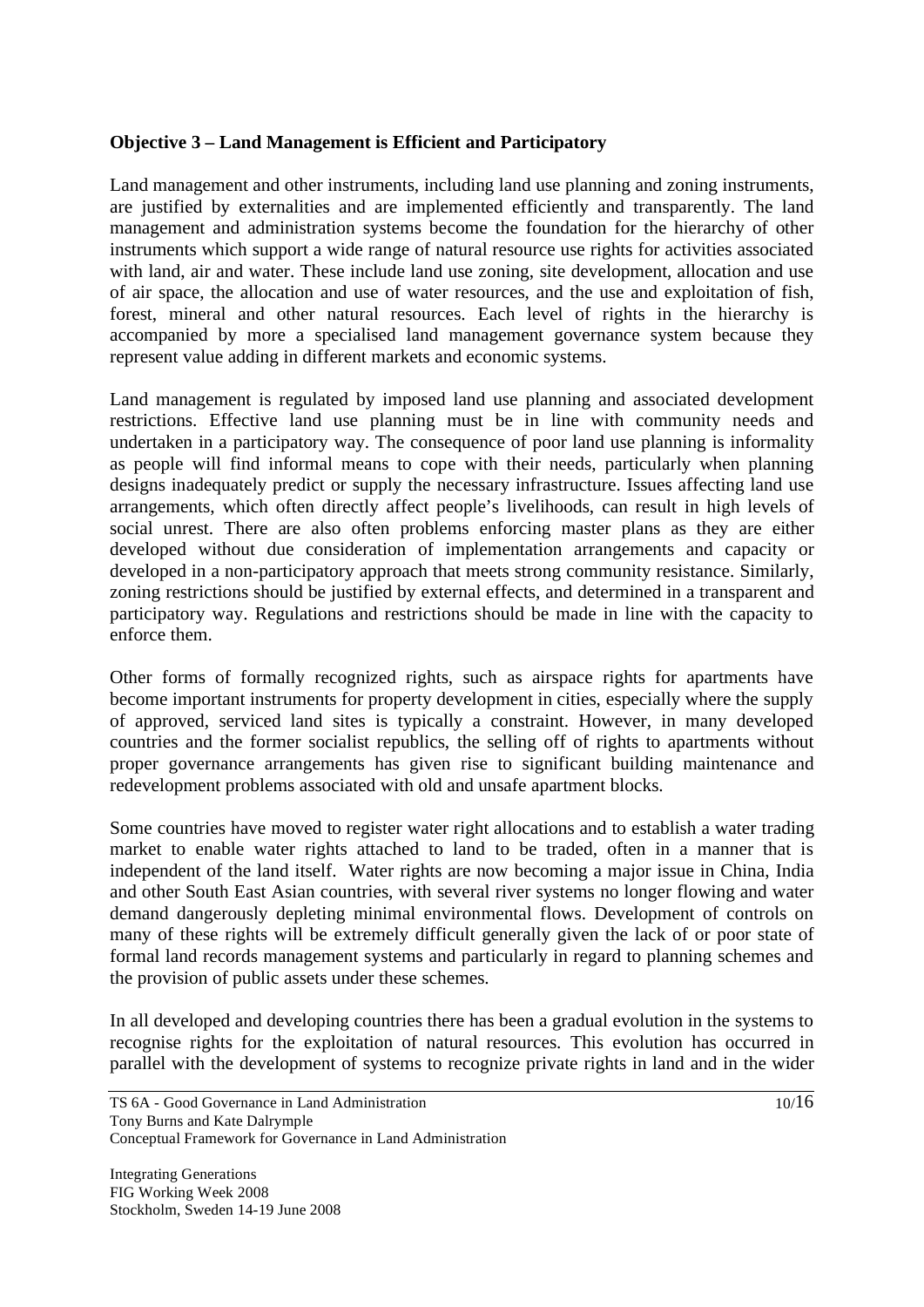policy context of the management of common pool natural resources, the recognition of and disposal of public land, and tax and fiscal policy. There has been a general trend to separate systems to allocate and exploit natural resource from the systems to recognize land rights. An example of this is the policy introduced in the nineteenth century in most developed countries to separate mineral rights from land rights. A more recent example is the separation in many countries of water rights from land rights. The systems introduced to support these policies are models for many developing countries. The recent initiatives to recognize and support carbon trading and growing concern about climate change will add increased emphasis on the need for improved systems for recording natural resource rights and distributing the benefits from the allocation of these rights.

#### **Objective 4 – Service Delivery by Land Institution**

Land administration will only operate at an optimum when the roles and responsibilities of all interested agencies are clear, unambiguous and followed accordingly. This applies both horizontally between agencies and vertically between levels of hierarchy, factoring in private sector and community involvement. Introducing good governance techniques into public sector organizations often requires widespread changes. A common approach in land administration reform activities is to streamline services. This often requires merging of agency responsibilities into a single "land" agency, introducing new technology and strengthening human resource capacity. Introducing civil service standards and codes of conduct are two methods to improve operational accountability in the area of human resource capacity.

Effective mechanisms are required to ensure the behaviour of land administration institutions is managed and to eliminate or minimize any negative social impacts of the services provided. Monitoring institutional behaviour in the public sector is often a low priority in developing countries. Without appropriate mechanisms, weak governance can lead to administrative corruption and "financial leakages", overloaded courts, indeterminate dispute resolution, limited protection for the vulnerable, an ineffective implementation of policy and laws and ultimately social unrest.

Cost-effective, accessible and reliable service delivery by land institutions is an important attribute to an overall measure of governance in land administration. Service delivery, most often provided by a government institution, should also be widely used by the public and other institutions. Broad participation in services represents equity of access regardless of authority, wealth, location, ethnicity or gender. The impact of poor governance within a land administration institution is often reflected in poor service delivery. Issues include user uncertainty, a lack of public trust and participation, slow service delivery, high and uncertain costs and an unsustainable system. The overall process of service delivery should be seen as business rather than bureaucratic processes. Streamlining of process flows is an essential part of achieving efficiency. Computerization may be a means to doing this, but more readily, this should be undertaken as a complementary tool.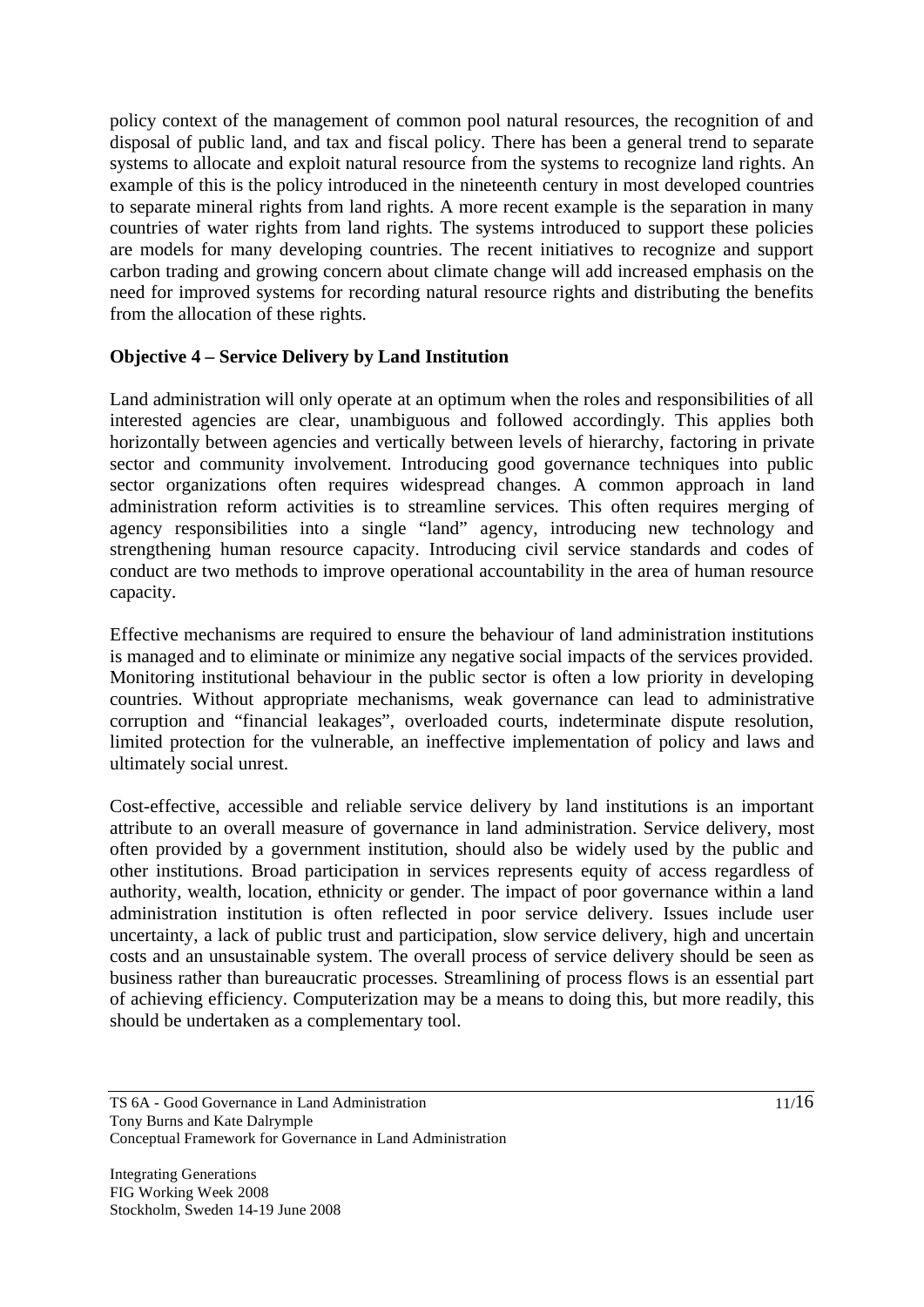A large part of effective service delivery is good records management. This is essential for maintaining the integrity of secure tenure through property rights registration. Record data should be simple and unambiguous. The actual records should be easily identifiable and retrievable. Dealings with records need to be undertaken according to a set of standard procedures that are set out in operational manuals. A comprehensive set of procedures should include variations to procedures caused by technology, levels of authority and the location of services.

The system should be readily accessible to those registering dealings, considering costs as well as information and procedural requirements. A cost structure needs to be applied that is not an undue barrier to participation. Physical access often requires some level of service to be decentralized. Options of one-stop-shops, private-public-partnerships for front office services, local lodgement points and mobile services are different strategies that offer services close to the public. Registration procedures need to be clearly understood by the general public without the unnecessary involvement of external professional service providers.

System sustainability relies on a guarantee of financing to maintain services and operations. This may be achieved through external government budget allocations or self funding structures. Institutions aiming for the latter financing strategy typically demand a reform of the system that addresses inefficiencies and the effectiveness of service delivery. Involving the private sector in service delivery is one approach possible where contracts are well designed and managed.

Capacity building options within the government sector should emphasize efficiency improvements and quality and these strategies should not be limited to technical procedures but involve management resources also.

## **Objective 5 – Broad Access to Land Administration Information**

Information leads to empowerment. Empowerment means that people can make informed decisions, they have knowledge and capacity to participate, and are able to question decisions which may affect them. This is particularly relevant to the poor who often lack vital information, communication mechanisms and visibility to voice their concerns (UNDP 2003). Broad access to information is also critical for policy making. Public dialogue and disclosure of information between government sectors is important. Increased access, information sharing and dialogue assists policy development to ensure policies reflect the needs of the people.

Similar to the effects of weak governance on service delivery, issues arising from a lack of information include public distrust, lack of oversight, poor data management, and underutilized data for decision making in both government and private sectors. Quality and reliability of data in the public arena requires a level of control in the maintenance and dissemination of data. Therefore roles, responsibilities and obligations of data custodians of information should be clear in both the public and private sectors. An industry model to set data security and cost structures between 'free' versus 'fee' public information, and access and dissemination policies for onward use of the data should be considered at high level.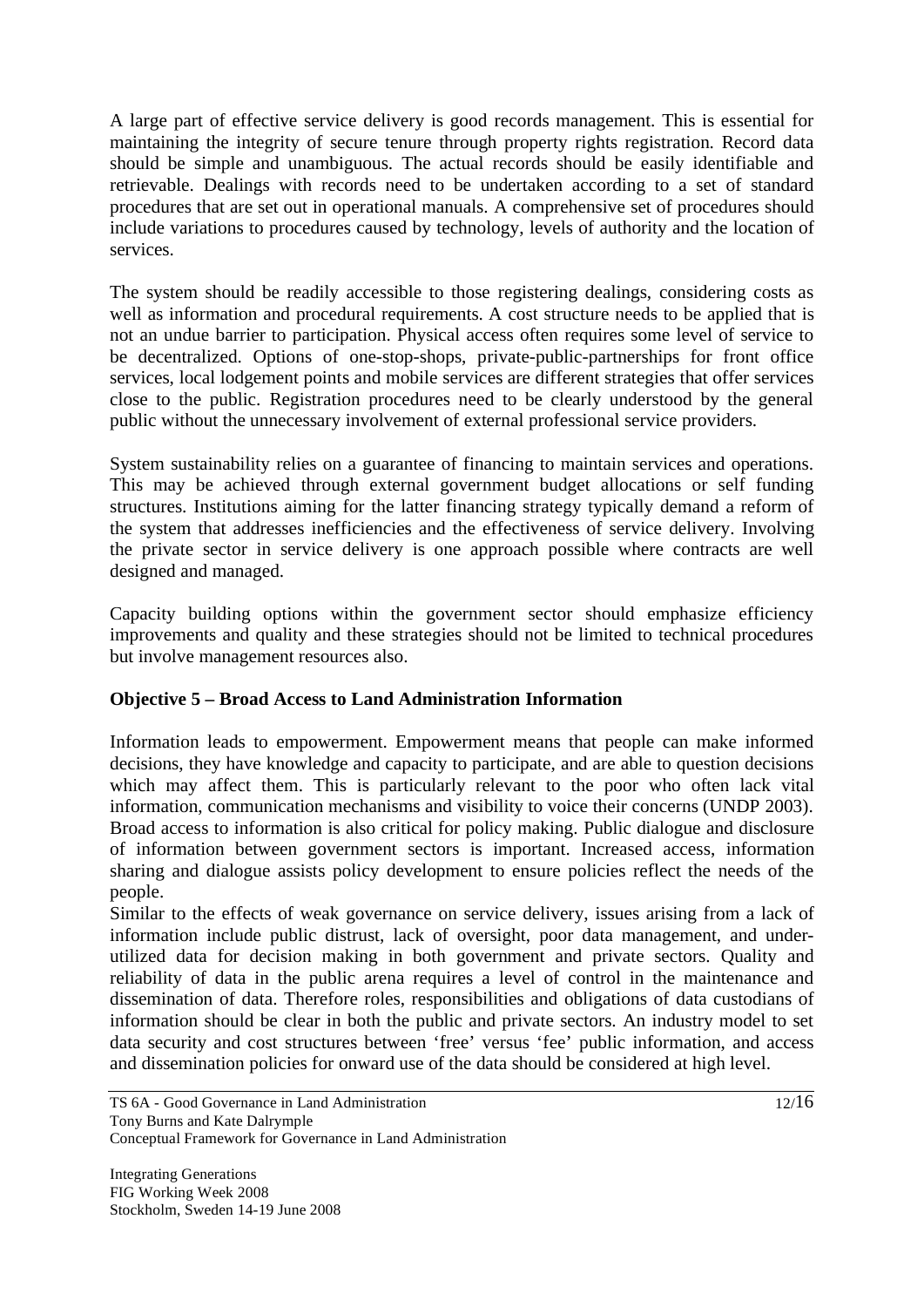Broad access to information is an empowering and participatory mechanism for a land administration system operating under conditions of good governance. Strategies for ensuring accessible information are overcome in theory once there is general consensus by government at a high level that public records should be made available upon request. Once a positive decision on access is made by a government that balances privacy, security and public access concerns, access strategies can be readily put in place. Practical obstructions to access information are acknowledged as an issue in many countries particularly where there has been a long period of poor record management. Access to any public information should be up-todate, unambiguous, and reliable.

Computerization strategies are very useful for supporting public information access policies as they can significantly improve storage, access, retrieval and sharing of data, both spatial and textual. Computerization is also essential for web based access. Ensuring adequate resources are available to support computerization and ongoing maintenance is critical. This also requires systems be in place to integrate decentralized operations whether they are manual or automated. The cost of this reform strategy should ensure that those costs passed on to the consumer are not overly onerous. Accessible and easily adaptable information will increase demand for its use in decision making. As with first registration, during the early stages of computerization and publicly accessible data, costs should be minimized to encourage participation and increase demand for the formal system and services provided.

#### **Objective 6 – Transparent Public Land Management Processes**

Generally, public land and other public assets are badly managed throughout the world. There is limited awareness of both the consequences of weak governance in public land management and how to improve the situation. Public land is often treated as a "free good", whereas "good" land in terms of location, use and service delivery is in fact scarce and valuable. State land allocations are often not undertaken transparently. The state may be stripped of its assets through "land-grabbing", i.e. the transfer of state land into private hands through questionable, if not illegal, means. Illegal land exchanges usually leave special interest groups favoured in land and other natural resource concessions. There may be political interference in management decisions, and compulsory purchase may be used inappropriately to further private interests.

The possible impact of illicit misappropriation of state assets on development processes and poverty eradication is enormous. It has both direct and indirect negative impacts on development. Economic and social impacts, including social unrest and disputes are widespread due to illegal allocations, disposal and use of public land.

Public land management is a critical factor for ensuring good governance in the administration of land in a country. There are common factors involved in poor public land management. There is typically ambiguity in authoritative roles and responsibilities, a lack of accountability or methodology in the systems of allocation, appropriation, disposal or use of public land, and a lack of information on state assets. Weak governance in this area has direct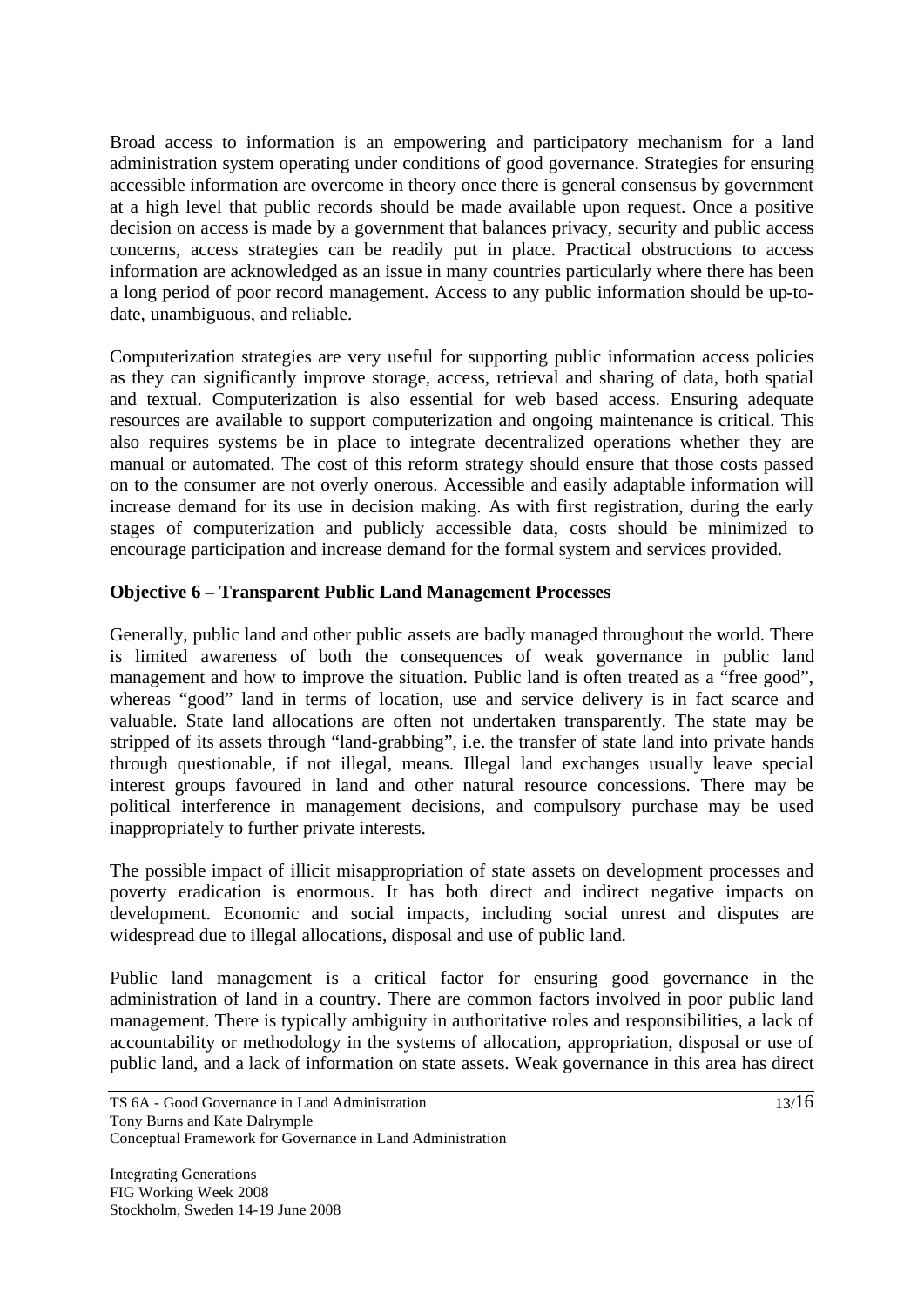and indirect implications for citizens, and broader effects on economic development, political legitimacy, peace and security and development cooperation. There are a number of elements that can be applied to a strategy for developing good governance in this area. These elements are applicable to any country situation or stage of development. While the following strategies have good intentions, reform is difficult as key stakeholders in the equation often have vested interest in keeping the status quo. Therefore, these suggestions are best applied in parallel within a whole-of-government "good governance" strategy.

#### **Objective 7 – Transparent Property Valuation and Taxation Systems**

Property valuation and taxation has important implications for governance in land administration. Land resources in all societies are finite and a fundamental basis for social and economic development. An equitable, fair and easily understood taxation system is more likely to have willing participants, than an unclear and non-transparent system.

Poor systems for property valuation and taxation can be an indication of poor governance in land administration. These lead to uncertainty in market prices, difficulties in valuing property, constrained land markets, increased land disputes and appeals, loss of revenue and inequitable property tax burdens.

Valuation procedures provide the framework for statutory valuation purposes and should be transparent and fair. Different methods for valuing property depend on the sophistication of the property market. A standardized method should nonetheless be chosen that covers all property. Valuation information or sale values should be made publicly available to improve transparency in the property market. These elements are necessary to remove the common practice of under-declared values associated with high property transfer fees and taxation rates.

#### **Objective 8 – Accessible Institutions to Manage Conflicts and Resolve Disputes**

Land administration systems should aim to assist the resolution of disputes over land. Mechanisms to resolve disputes may be available through the judicial system or alternative administrative systems. These mechanisms must be accessible, unbiased and efficient in resolving disputes for all citizens. During initial adjudication of property rights, local level adjudication teams that work directly in the village with local authority is an effective strategy for resolving minor boundary or rights disputes to advance formal registration. Strategies for dispute resolution must be culturally sensitive and guidelines should be prepared to assist mediations that encounter conflicting issues between customary and statutory laws.

## **5 CONCLUSION AND FUTURE DEVELOPMENT**

This paper explored the current approach taken in attempting to translate governance into the land domain. Drafting a Conceptual Framework will create an investigation platform for governance in land administration. This framework can then be integrated in various country contexts to help in the identification of structural deficiencies leading to unsatisfactory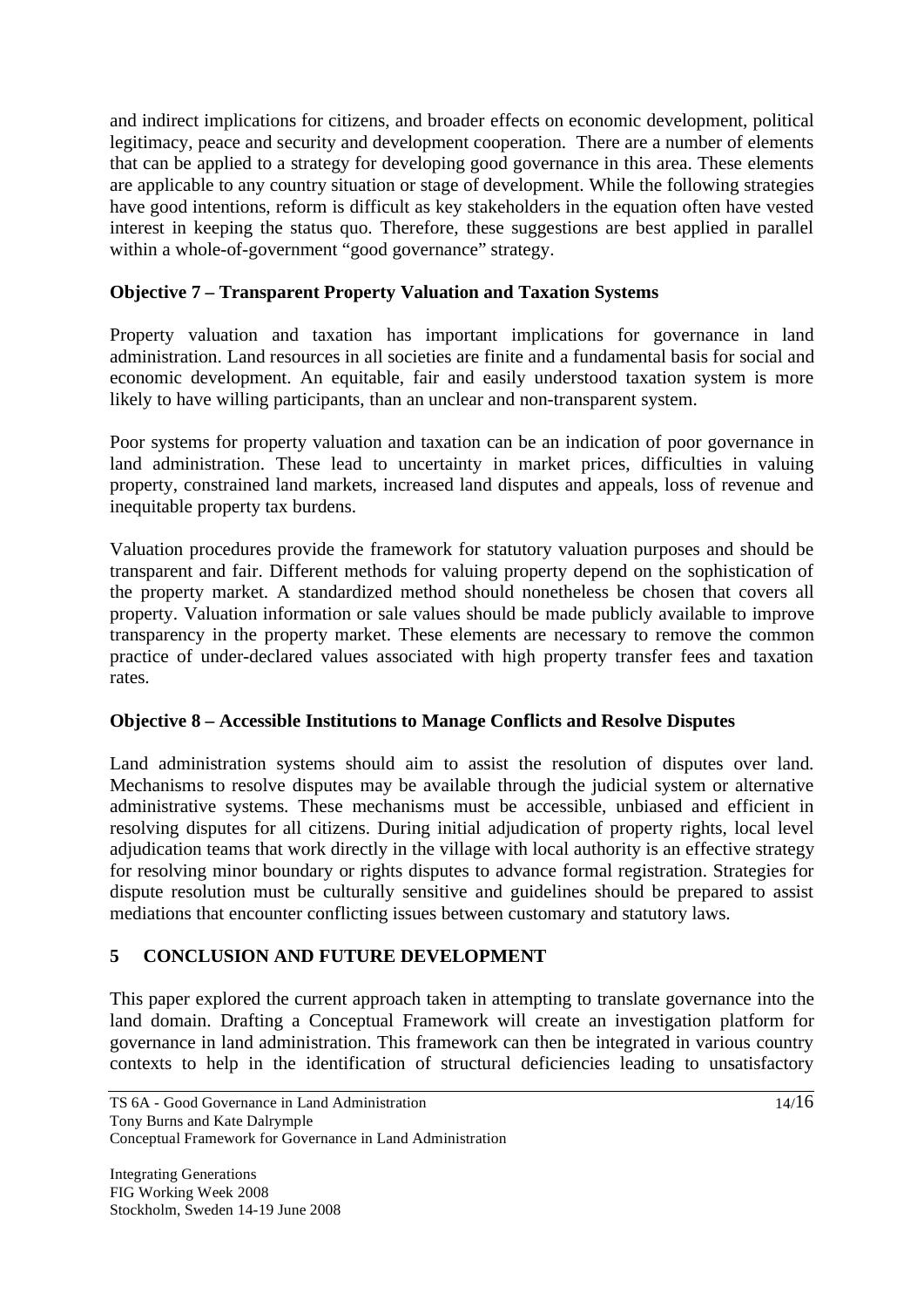performance in the land domain. This can then link to complementary policies to ensure positive outcomes.

The draft Conceptual Framework has undergone rigorous consultative process with a range of land administration experts. In the main draft Conceptual Framework document, of approximately 160 pages, each of the eight objectives were comprehensively illustrated using current practices and project examples, largely from World Bank experience. The eight objectives and study approach highlight the key themes and sub-themes and how these themes are interpreted in terms of the implications where governance is lacking. The scope largely interacts with fair policies, legitimate rights, participatory land management, transparent institutional functioning, especially in terms of public land management, information access, clear and efficient land valuation and taxation and equitable dispute resolution procedures.

Continuing with the development of this draft Conceptual Framework requires further economic analysis. Following this, the next phase will concentrate on developing a final set of indicators and a rigorous methodology to conduct country case studies which assess governance in land administration.

# **6 ACKNOWLEDGEMENTS**

This paper is based on preliminary findings from a broader study on land sector governance by the World Bank's Agriculture and Rural Development Department, with support from FAO, UN-Habitat, and other development partners. The views expressed here are those of the authors and do not necessarily represent those of the World Bank, its Executive Directors, the countries they represent, or of any of the supporting institutions. The authors appreciate the comments and advice of the Bank team as well as other members of the project advisory committee, case study authors, and comments from the public during the e-conference. A number of authors are contributing to the development of the Conceptual Framework and there experiences and wisdom are greatly appreciated.

## **7 REFERENCES**

Burns, T., 2007. Land Administration Reform: Indicators of Success and Future Challenges, Agriculture and Rural Development, Discussion Paper 37, World Bank.

Dobriansky, P., 2003. Principle of Good Governance, Economic Perspectives, March.

FAO, 2007. Good Governance in Land Tenure and Administration: Land Tenure Studies 9, Rome, FAO.

Grindle, M. S., 2007. "Good Enough Governance Revisited." Development Policy Review 25(5): 553-574.

McAuslan, P., 2002. "Tenure and the Law." In Land, Rights and Innovation: Improving Tenure Security for the Urban Poor, ed G. Payne. London: ITDG Publishing.

UNDP, 2003. Access to Information, UNDP Practice Note, prepared for UNDP.

UNESCAP, -. What is Good Governance?, Poverty Reduction Section, Bangkok.

UNHABITAT, 2004. Urban Governance Index: Conceptual Foundation and Field Test Report, August.